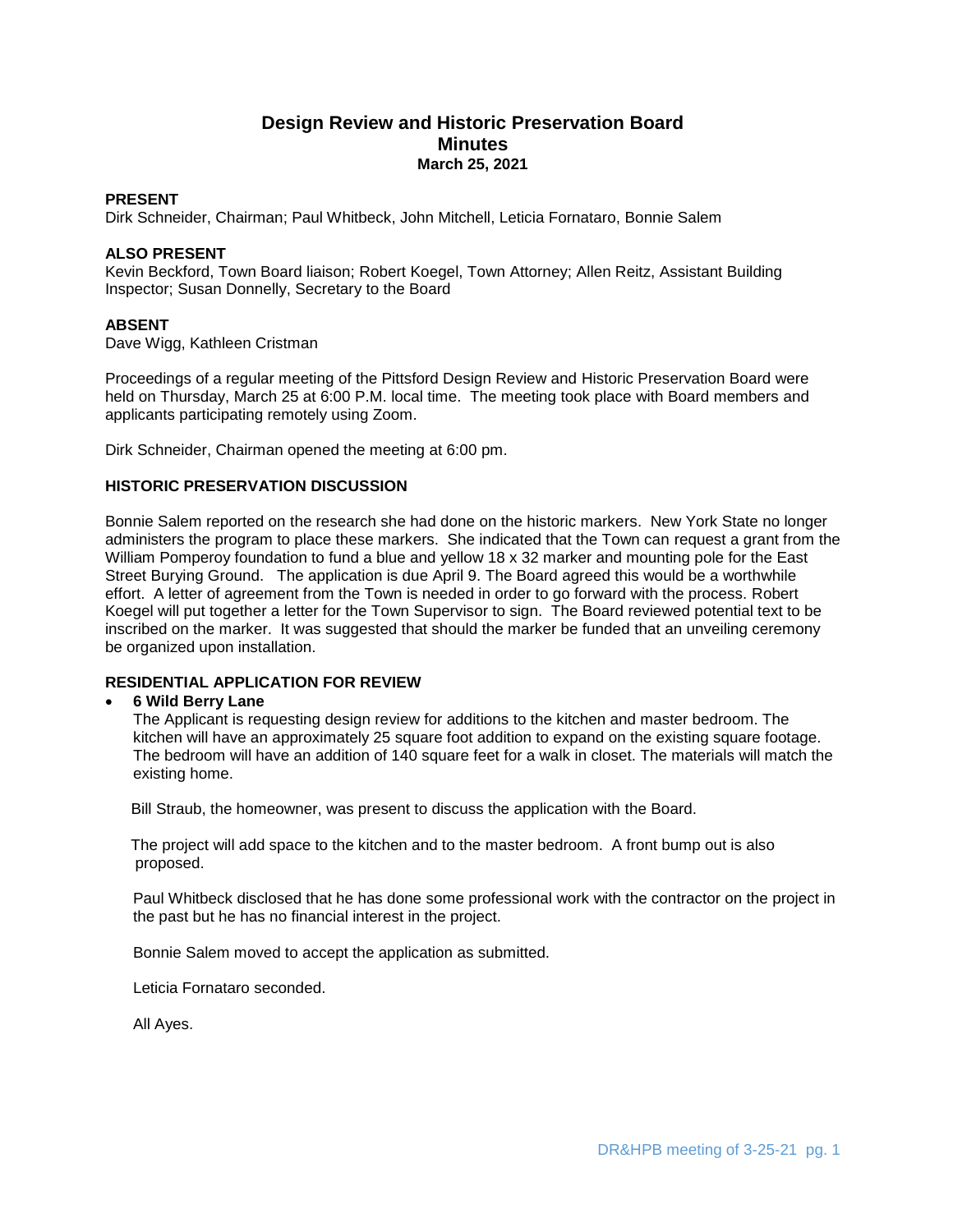#### **292 Shoreham Drive**

The Applicant is requesting design review for the remodel of an existing enclosed porch and the addition of a covered entry. The enclosed porch is approximately 64 square feet and the covered entry will be approximately 26 square feet.

Paul Morabito, architect for the homeowners Joe and Jessica Spillman, was present.

Mr. Morabito described the project as filling in an existing porch to create additional interior space and add a small porch. The window pattern will match the existing. The chimney will be demolished and patched with matching shingles.

John Mitchell moved to accept the application as submitted.

Paul Whitbeck seconded.

All Ayes.

### **135 Sylvania Road**

The Applicant is requesting design review for the addition of a covered porch. The porch will be approximately 285 square feet and will be constructed on the rear of the home.

Kim Bailey of Stahl Properties was present.

Ms. Bailey described the project for the Board. All materials will match the existing and the porch addition will be painted white to match the exterior.

Dirk Schneider moved to accept the application as submitted.

John Mitchell seconded.

All Ayes.

### **49 Charmwood Road**

The Applicant is requesting design review for the addition of a covered porch and kitchen expansion. The kitchen addition will be approximately 52 square feet and the covered porch will be approximately 24 square feet.

The homeowner, Sally Scherer, was present.

Ms. Scherer described the project which will increase the size of her kitchen and add in a full bath extending into the garage. A new roof will also extend over the front stoop.

Leticia Fornataro moved to accept the application as submitted.

Bonnie Salem seconded.

All Ayes.

### **RESIDENTIAL APPLICATION FOR REVIEW – NEW HOME**

### **640 Mendon Center Road**

The Applicant is requesting design review for the construction of a one story single family home. The home will be approximately 4104 square feet and located on a large parcel south of the thruway.

The property owner, Sunil Prasad, was present to discuss the application with the Board.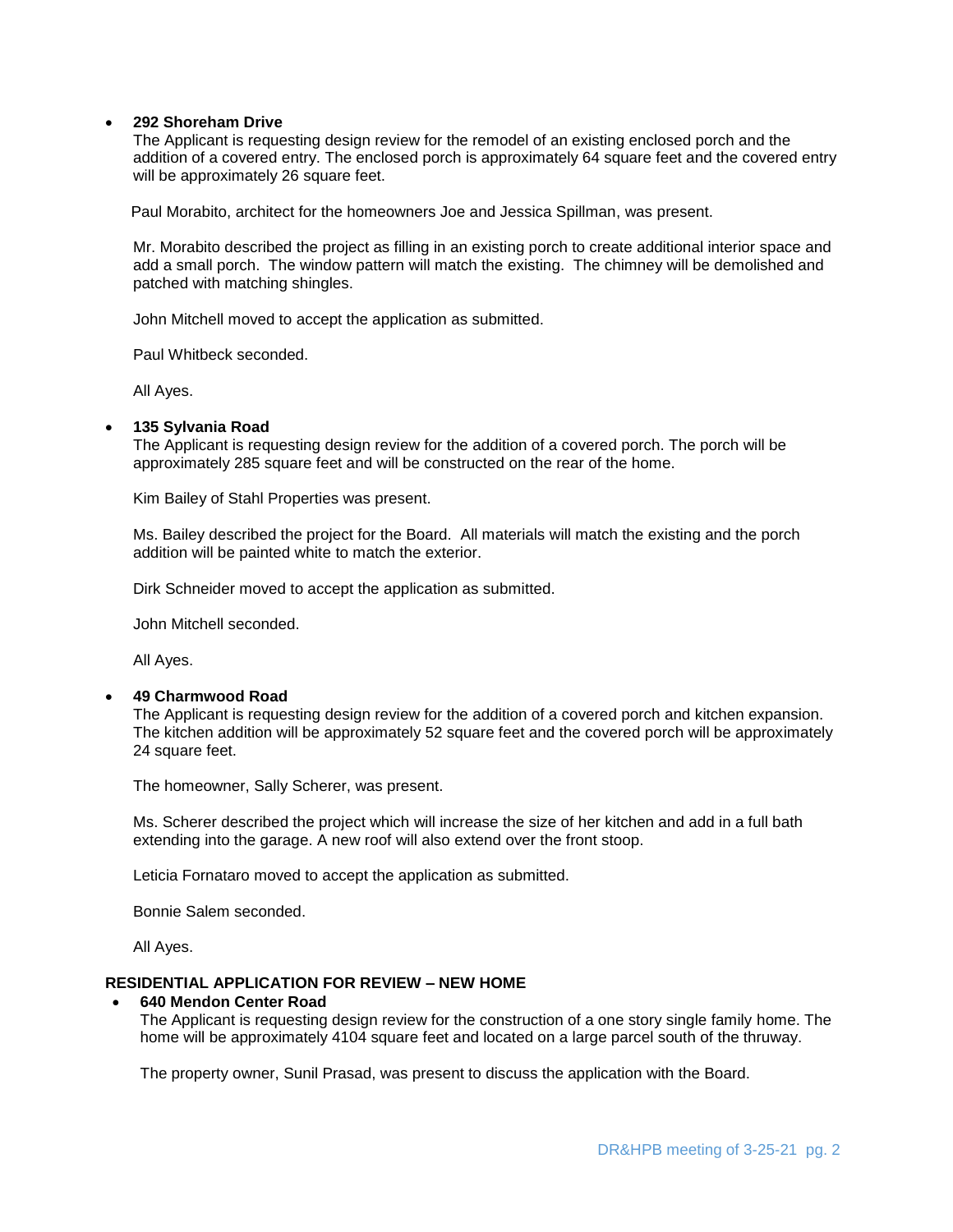The home will be built by the same builders that built the barn on the property. Discussion was held about the unique dissimilar design, the similarity of the materials to the barn and the lack of approach to the residence from the front of the house. It was determined that these factors are mitigated by the large 23 acre lot, the distance of the home from Mendon Center Road and discussion with the property owner which detailed the practically of the placement and functionally for his family.

John Mitchell moved to accept the application for a single family home to be located on a large 23 acre lot south of the thruway as submitted.

Leticia Fornataro seconded.

All Ayes.

#### **2 Eppingwood Trail**

The Applicant is requesting design review for the construction of a two story single family home. The home will be approximately 4027 square feet and will be attached to an existing garage. The home will be located in the Malvern Hills Subdivision.

Marie Kenton of Ketmar was present to discuss the application.

Ms. Kenton that the new structure would be built to adjoin an existing carriage house. The house will be stucco. There will be no mullions in the windows with the exception of those in the current carriage house. The home will have a full walkout basement.

Leticia Fornataro moved to accept the application as submitted.

Bonnie Salem seconded.

All Ayes.

# **APPLICATION FOR A CERTIFICATE OF APPROPRIATENESS**

#### **70 Mitchell Road**

The Applicant is requesting a Certificate of Appropriateness, pursuant to Code Section 185-196, for the exterior renovation of a designated historic home. This property is zoned (RN) Residential Neighborhood.

Dirk Schneider opened the Public Hearing.

The homeowner and applicant, Kathleen Holcombe, was present.

For the record, it was noted that the application included an error and the address is NOT in a historic district.

The proposed renovation is in the back of the structure that faces the canal and is shielded from view with foliage in the summer months. Windows and a door are proposed to be added to accommodate an interior studio space with views of the canal.

There was no public comment.

Dirk Schnedier moved to close the Public Hearing.

Paul Whitbeck seconded.

All Ayes.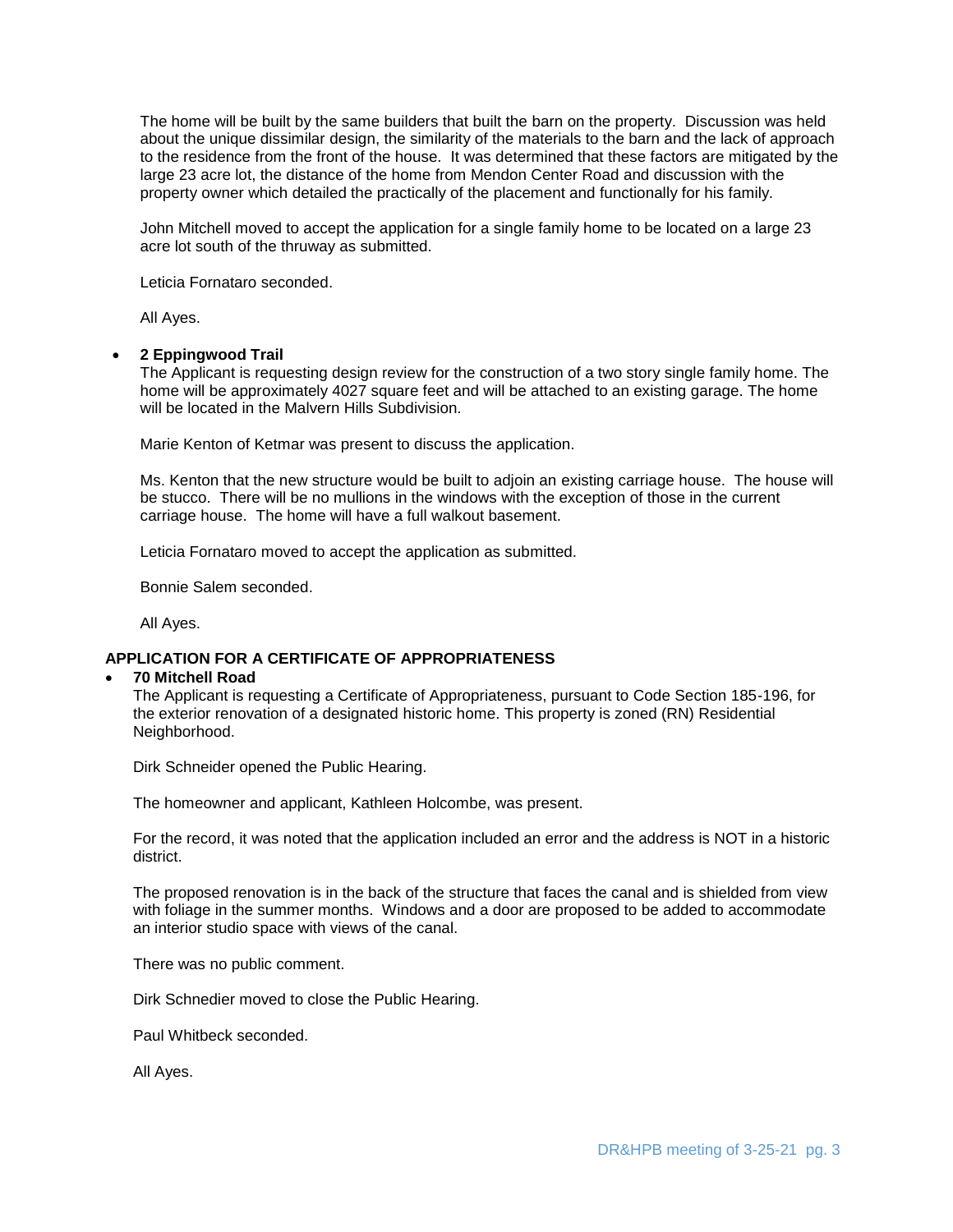Further discussion by the Board noted that although the door may not be compatible but the functionality is a necessary element for the purposes of the owner and is therefore acceptable. The Board does not feel that vinyl windows are appropriate but true wood or aluminum clad windows are more in character to the structure and therefore acceptable. The applicant indicated she is agreeable to these terms.

A resolution was read by Leticia Fornataro to grant a Certificate of Appropriateness for the proposed window and door addition.

Paul Whitbeck seconded.

A roll call was taken of the Board members present.

| Schneider | Aye |
|-----------|-----|
| Salem     | Aye |
| Whitbeck  | Aye |
| Fornataro | Aye |
| Mitchell  | Aye |

The granting of the Certificate of Appropriateness is made subject to the following specific conditions:

- a. The window material shall be modified to be compatible with historic materials. Wood is preferred as a historic material, but aluminum clad wood is acceptable to the Board.
- b. All windows will have added either true divided or simulated divided lites / muntins to match existing window style.
- c. Door to match proposed product in the submission, with no substitutions on style or material.
- d. All new work colors to match existing window color palette.
- e. All work is to be completed by: 3/25/2022.

### **INFORMAL REVIEW**

### **3280 Monroe Avenue**

The Applicant is requesting informal design review for the exterior alteration and renovation to the existing McDonald's Restaurant. The project consists of alterations to the front, sides, rear and roof of the building.

No representative was present to discuss this application.

Dirk Schneider on behalf of the Design Review Preservation Board declined lead agency status for this application.

The Board made their individual comments and agreed that the proposed design is simplistic but typical of the modern branding which is seen in contemporary McDonalds restaurants. Members were underwhelmed by the brown color but prefer the stone edification over previous McDonalds designs. Bonnie Salem made note the guidelines for the Monroe Avenue corridor (MATZ district zoning) suggests avoidance of the flat roof as proposed. The Board then reviewed electronically adjacent properties and noted that exceptions have been made since the code was enacted in 2002.

## **OTHER – REVIEW OF 3/11/2021 MINUTES**

John Mitchell moved to accept the meeting minutes of the March 11, 2021 as submitted.

Bonnie Salem seconded.

All Ayes.